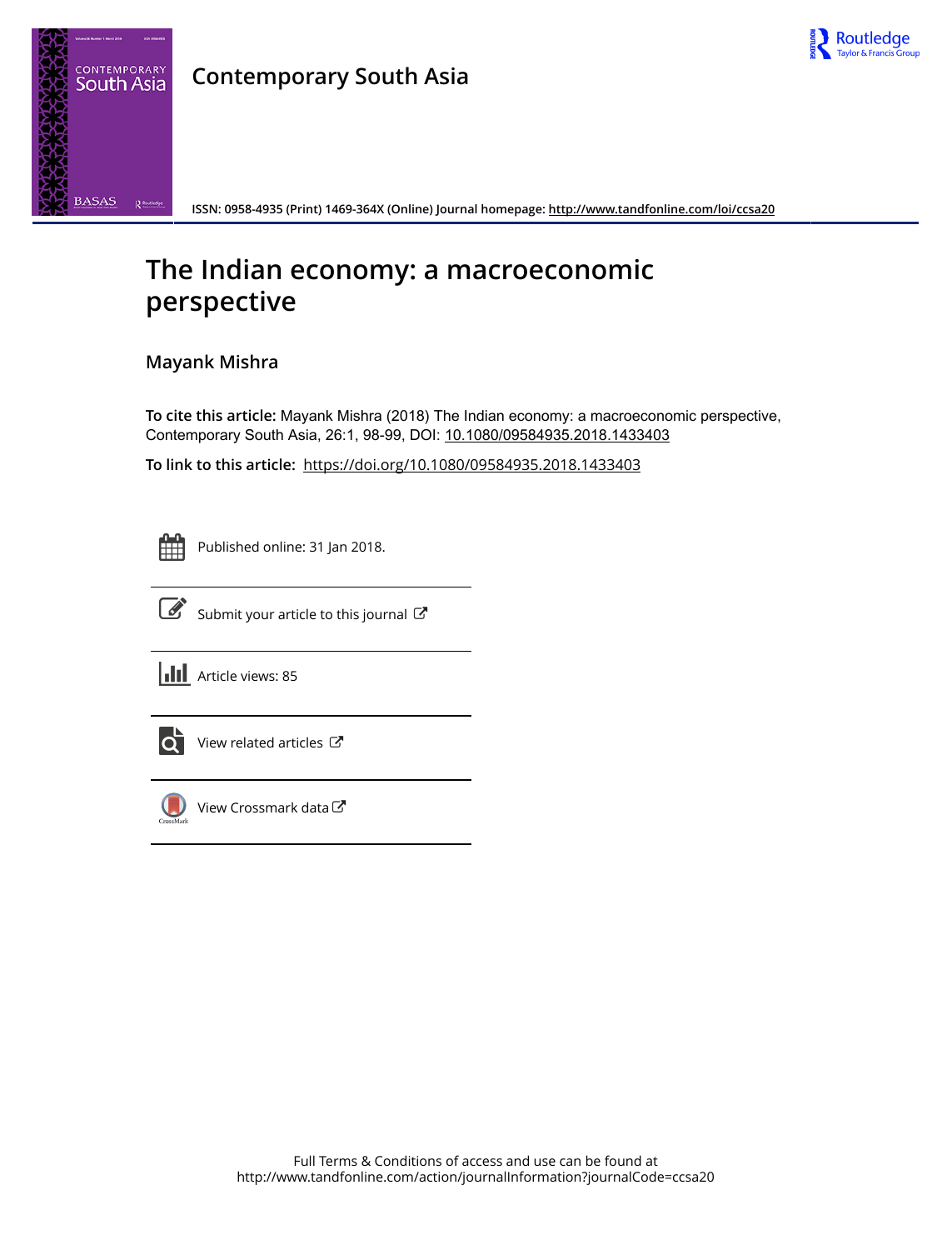transnational journeys, the labors and relations entailed in domestic work, Islamic teaching centers, modes of religious conversion and the relational difficulties engendered by religious conversion. Everyday conversions is a poignant and patient engagement with the gendered spaces and relations that are easy to overlook but are vital to state formation, social reproduction and religious life in multiple countries. This book will be of interest to scholars of migration, labor, women's studies, religion, South Asia studies and anthropology.

> Leya Mathew National Institute of Advanced Studies, India [leyamathew@gmail.com](mailto:leyamathew@gmail.com) © 2018 Leya Mathew https://doi.org/10.1080/09584935.2018.1433402 Check for updates

The Indian economy: a macroeconomic perspective, by Nilanjan Banik, London, Sage, 2015, 234 pp., INR 595 (Paperback), ISBN 978-93-515-0057-5

In this book Nilanjan Banik thematically discusses demand and supply side factors, fiscal and monetary policies, inflation and post liberalisation reforms and their implications for the Indian economy, spread across eight chapters in the book.

The book commences with an introduction to macroeconomics. It provides a brief overview of different models concerning the supply side component of GDP, and factors affecting GDP at large. Chapter two interrelates the concept of growth and development. It focuses on income inequality and its distribution over the decades. Banik contends that imperfection in labour and capital markets affect the distribution of income. He iterates that the classical understanding of markets is inherently flawed. As India grows (especially in terms of urbanisation), he argues, a focus should be given to infrastructural development, to sanitation and other developmental parameters such as health and education. The government can address the big question of poverty and inequality by looking into micro issues such as agricultural commodities and giving fiscal incentives. There is a need for increasing government interventions and effective governance to harness the demographic dividend and complement India's economic growth.

Demand management policies are what is dealt in the third chapter of the book. It explicates terminologies pertaining to the budget and locates it in the context of Indian budgeting. The author argues that the interest payment component of revenue expenditure has gone up due to high internal debt in recent years (66), and broadly covers fiscal and monetary policies. The subsequent chapter focuses on inflation, its various types, different caluculation methods and demand and supply side shocks with respect to inflation. The later part of the section deals with unemployment. Banik asserts that India has one of the largest informal markets at 93 percent and is marred by jobless growth.

The book explicates and evaluates the process of reforms in India from pre-1991 to the present. The 1991 reform era did not meet expectations especially concerning health and education, 'two important pillars of development' (137). Banik concludes with policy prescriptions on infrastructure, land acquisition, corruption and administrative and labour market reforms. The section on trade commences with a fundamental inquiry of why countries do trade, followed by various models to comprehend trade. He argues that in India productivity growth has increased the competitiveness regarding exports (especially in services), but infrastructural and procedural bottlenecks are significant restraints.